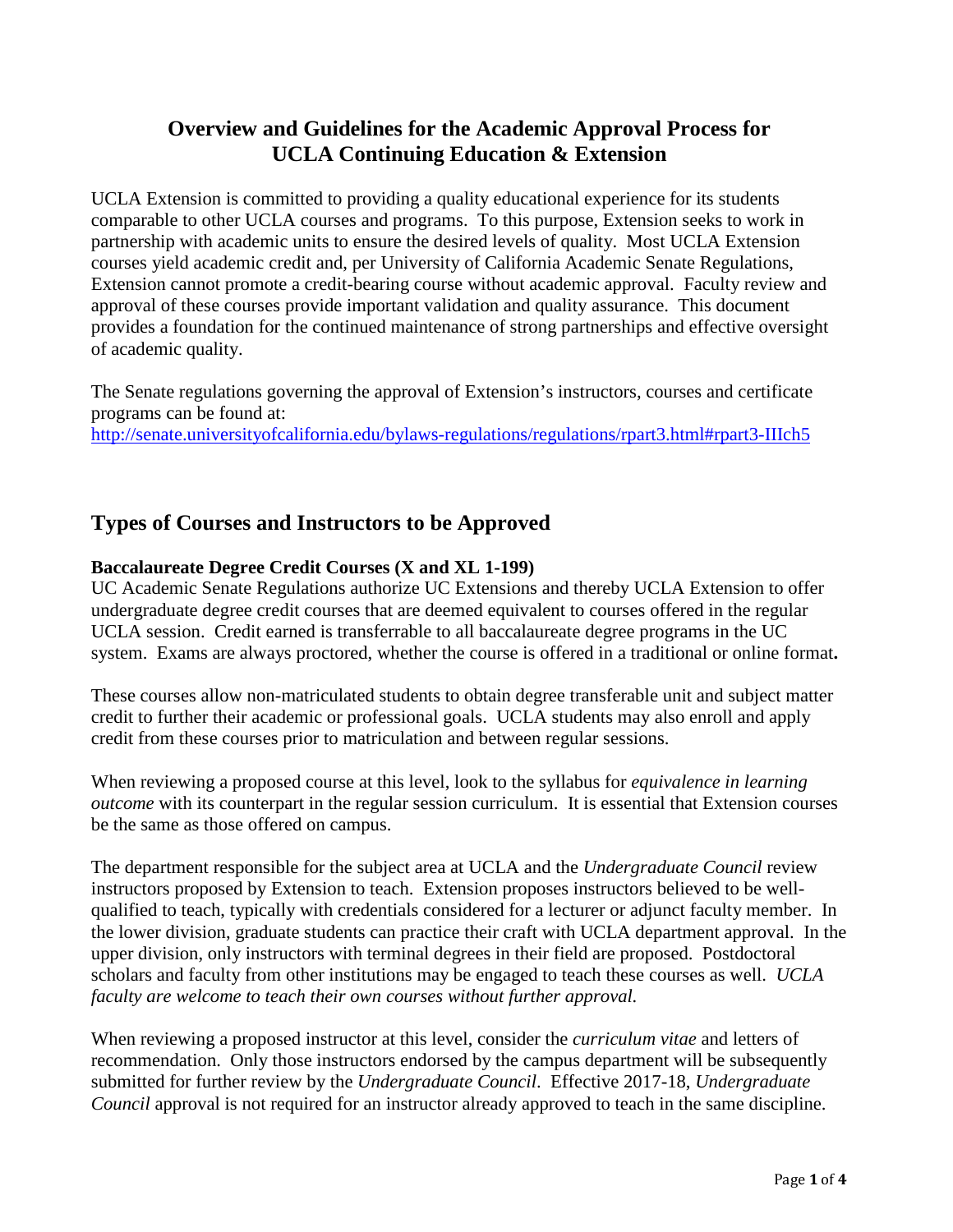Approvals by the council expire after five years. For *renewals,* course and instructor evaluation scores and comments are included in lieu of letters of recommendation. If approved, instructors will be granted permission by the Curriculum Committee to teach X/XL 1-199 courses in the requested department for a specific amount of time (no less than 1 year and no more than 5 years).

#### **Professional Credit Courses (X 300-399 and X 400-499)**

UCLA Extension is authorized in Senate Regulations to offer courses at the 400-499 level for professional practice, and 300-399 for the practice of teaching. The bulk of UCLA Extension courses fall into this category. New course proposals will have syllabi that are academically rigorous, with high-level learning outcomes defined, with both traditional and experimental delivery formats in this category. The content of these courses is more specialized and focused than a typical undergraduate degree-credit course.

Instructors proposed to teach professional credit courses typically have qualifications similar to those of adjunct faculty. Though Extension seeks instructors with terminal degrees, a balance of professional experience and teaching experience combined with a masters-level degree can define a satisfactory background. On occasion—particularly in some business disciplines, writing, and art those with a bachelor's degree combined with *extraordinary professional achievement* and teaching experience will be proposed. Instructors are approved to teach courses in the professional series *course by course*. Approvals to teach in the professional series do not expire, but Extension Continuing Educators (CEs) will only extend appointments if direct observation and students' evaluations show continuing measurable success in the classroom. Please refer to page 4 of this document for details on a delegation of approvals available for these  $X$  300 –  $X$  499 courses.

#### **Non-credit Courses (700-999) — No approval needed for the courses or instructors**

These courses bear no academic credit. The Regents have directly authorized UC Extension divisions to administer non-credit personal enrichment courses. A small proportion of UCLA Extension classes fall into this category. Although exempt from academic approval, it has long been Extension's practice to respect faculty interests in the overall reputation of the University. Therefore *advisory notices* of any new non-credit courses will be forwarded in advance of the Extension catalog's publication. Comments and feedback are welcome.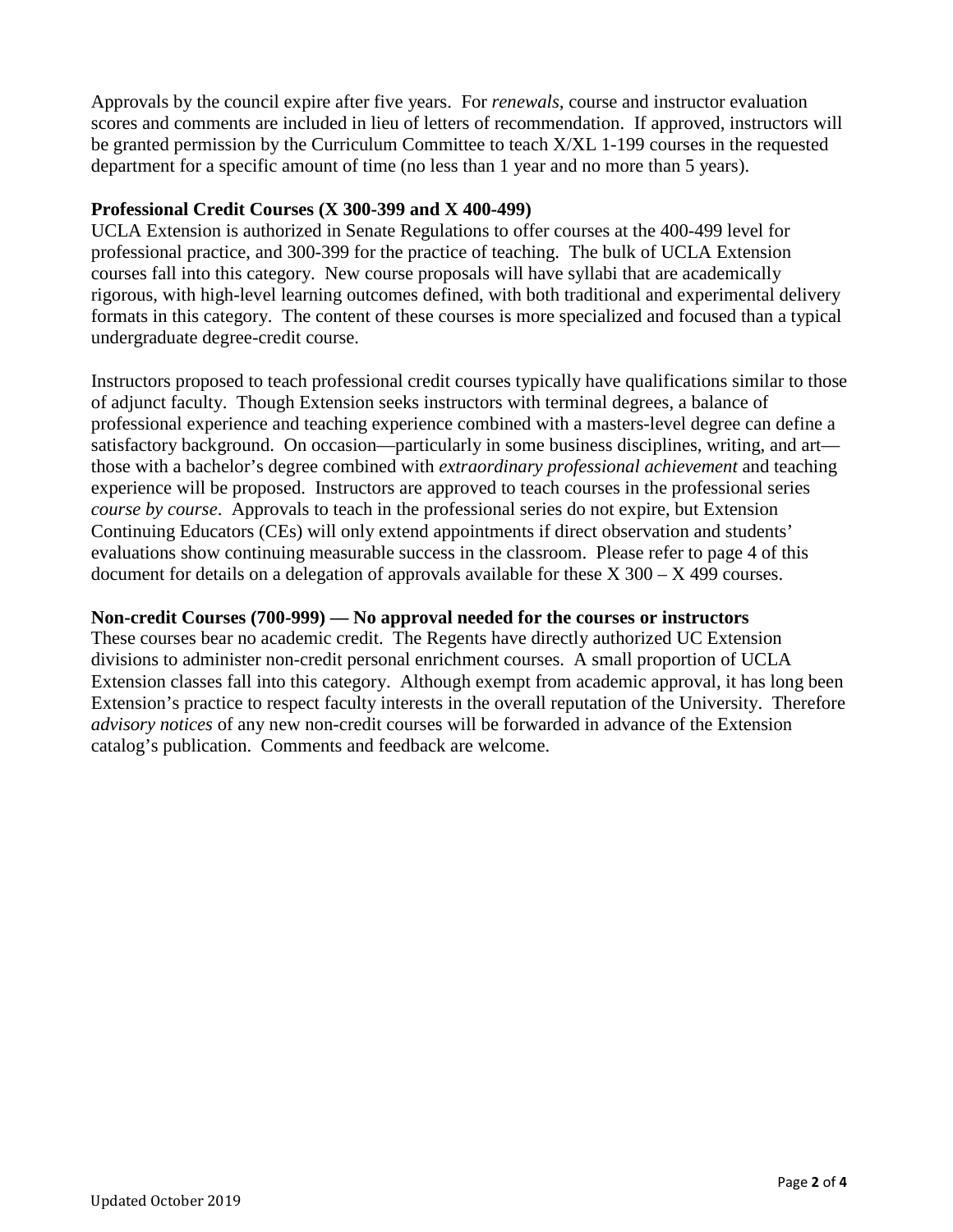# **Approval Process and Dossier Contents**

#### **Instructor Approvals**

In most cases, departments are asked to review instructor credentials in the context of courses that are already approved. In some cases, departments will be asked to review both the merits of the instructor's credentials *and* the structure and objectives of a newly proposed course. In either case, departments will receive a dossier, by mail or email, containing:

- The instructor's **CV**.
- The **titles** and **course descriptions** (as they would appear in the Extension catalog) for all courses for which instructor approval is sought.
- The **course syllabus** for each course for which an instructor approval is sought.
- A minimum of **three letters of reference** from persons familiar with the academic background of the instructor-candidate, and their assessment of the candidates' qualifications for teaching in the proposed field of specialization. (In the case of a *renewal* of approval to teach a course numbered 1-199, or for an approval of an *already approved* instructor of a 300 – 499 course to teach a new 300 – 499 course, cumulative scores and reports of instructor and course evaluations will be provided in lieu of letters of reference.)
- For courses in the X/XL 1-199 range, the instructor's **Statement of Pedagogy** will be included.

#### **New Course Approvals**

Extension will sometimes seek approval for a new course *in the professional series* that is unrelated to an instructor approval. This will occur when Extension CEs have authored a new course to round out a proposed certificate curriculum (see below), before it is offered for the first time and before the recruitment for an instructor has been made.

In these cases, departments will receive a dossier by mail or email containing:

- The **title** and **course description** of the course.
- A sample **course syllabus**.

### **Certificate Program Approvals and Reviews**

Certificate programs are curricular sequences designed to support the high-level training needs of various entertainment, service and manufacturing industries, particularly those important to the local economy. UCLA Extension currently supports more than 140 different programs which lead to certificate award and in some cases licensure for professional practice in California. New certificate program proposals are subject to decanal-level approval and the review of UCLA academic chairs and other agencies. Proposals will explain the rationale for the program, present a market survey and needs assessment, define the curriculum, declare rules for the minimum requirements for completion, and describe the formation of a program *advisory board*. Advisory boards draw on content experts and distinguished professionals in the field to help develop the curriculum and to provide oversight after program launch. Extension's goal is to have faculty participation on certificate program advisory boards. UCLA Extension CEs may reach out for recommendations of potential advisory board members.